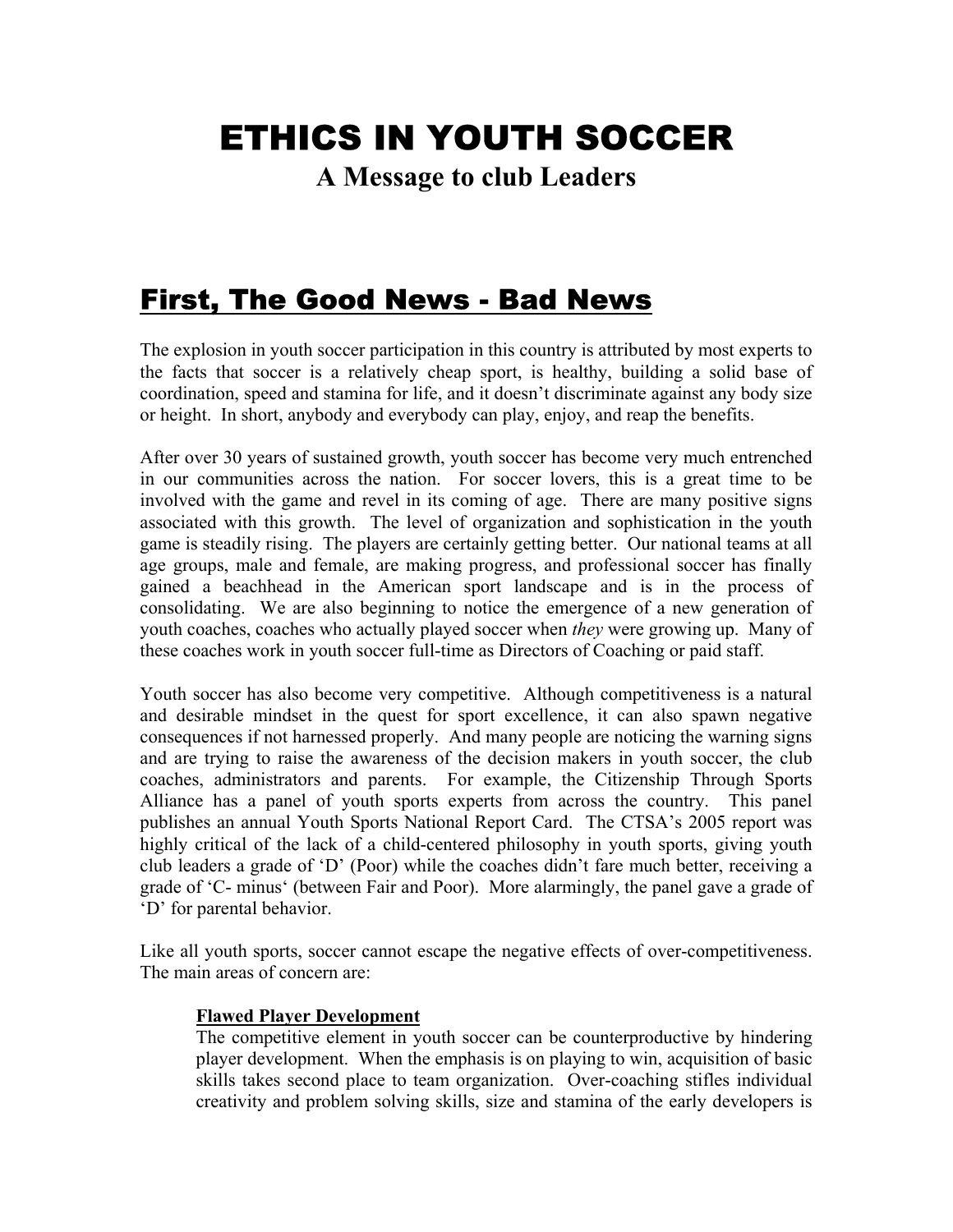valued over skill, and the whole practice-to-game ratio is out of whack in favor of games. The formative years of 6-14 should be spent honing technique and encouraging self expression, best accomplished in practices where ball contacts can be maximized. But coaches prefer to put their players through an interminable procession of games and tournaments where actual touches of the ball are minimal and secondary to the requisite hard running. This is also a time when a life long love of soccer should be fostered. But the excessive travel and grind of too many games, coupled with the direct or indirect pressure to perform, result in player burn out and loss of interest. The high attrition rate of teenagers quitting sports sends a clear and unmistakable message.

Another adverse effect of our burgeoning soccer culture is the notion that more is better and that to reach ones potential and be discovered, one has to spend loads of money traveling all over the country in search of the next 'showcase' tournament. This notion blinds coaches and parents into a spending spree that is needless and misguided, not to mention that it squeezes financially needy families out of the system. One of the original attractions of playing soccer, it being an inexpensive sport, is no longer true. It's a universally acknowledged fact that low income communities in any country are a breeding ground for many elite athletes. A player development process that prices out low income children will pay a price of lost talent, in the long term.

Every country has its own soccer culture, evolved over decades. The US soccer culture is in its embryonic stage but if we are not careful, a flawed American soccer culture and player development philosophy could ingrain itself, with a misplaced emphasis on games and tournaments at the expense of practices and technical development, with an accent on quantity over quality. And once that happens, it's very hard to change.

#### **Turf Wars over Players and Coaches**

When winning is the main goal, youth clubs resort to poaching the best players from each other. The quick fix strategy of recruiting the best players is more enticing, compared to the long term and labor intensive approach of developing ones own. Coaches are training their eyes on the outside instead of focusing on excellence and best practices on the inside. Furthermore, the recruiting wars create a caustic environment of mistrust and animosity among coaches, parents and administrators from competing clubs.

#### **Deterioration of Core Values**

When games become too competitive, the teaching of sportsmanship, maintaining dignity in dealing with winning and losing, respect for opponents, and developing character all take a back seat. In the heat of battle, the reason for playing is lost under the large shadow cast by the end result.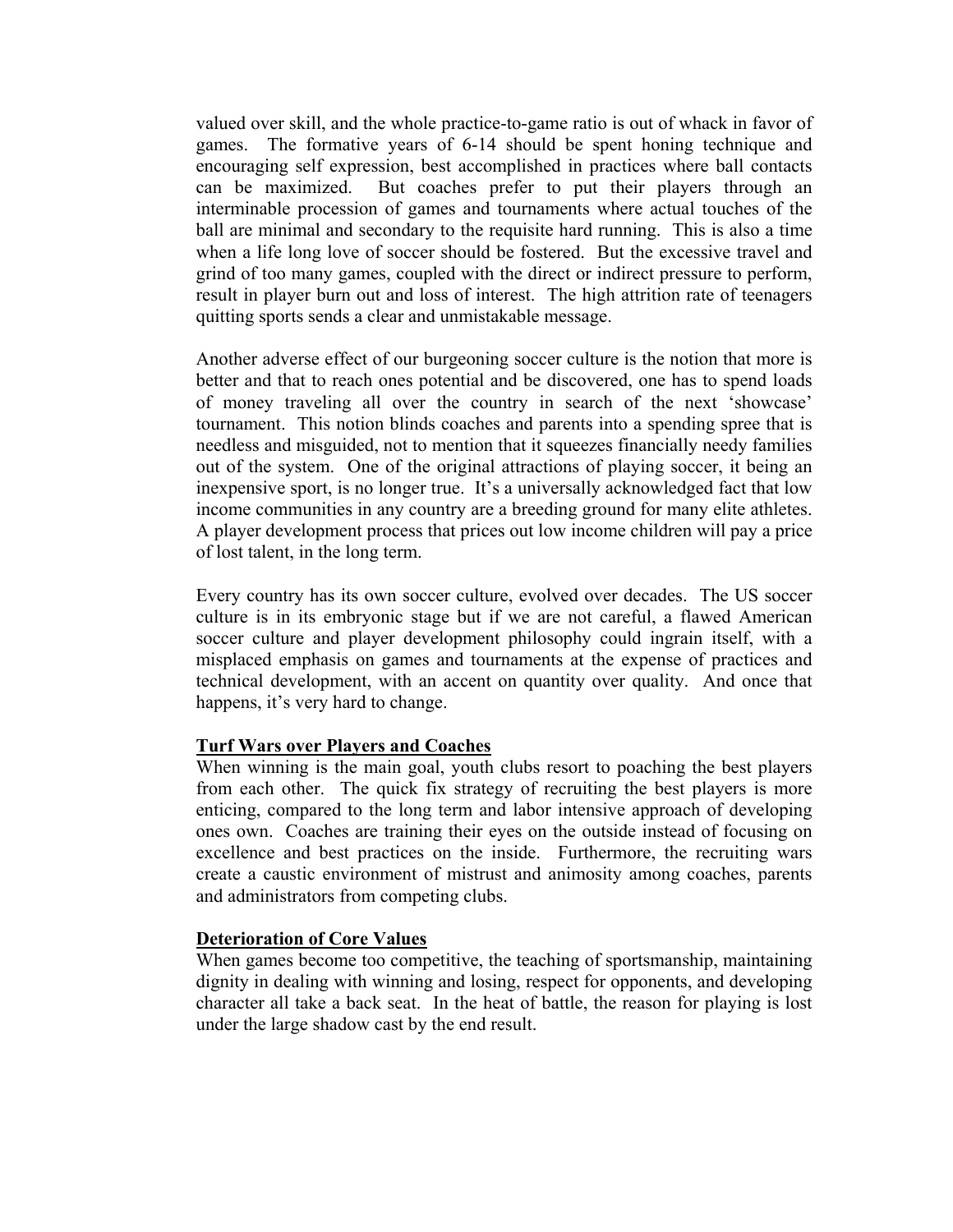Some of the important life lessons that youth sports is supposed to teach our children, from building character, to humility, to taking responsibility for ones own actions and performance, are neglected. When the better kids are courted by coaches who fall over themselves to sell their programs, what kind of message does that send to these impressionable players? It nurtures the instant solution culture where problems can be solved simply by moving to another club rather than deal squarely with character deficiencies. And when results don't go ones way, the blame game becomes the escape route from accountability and responsibility.

### Timely Reminder: Purpose of Youth Sport

The competitive trends are not only adversely affecting the essence of player development, but also cause the line between ethical and unethical behavior to become blurry. Youth club leaders need a timely reminder of the purpose of youth sports. The mission of any youth organization is to develop character, instill values, teach respect for authority and society, develop confidence and a positive self image and help youth reach their potential in life. We just happen to use soccer as the vehicle to achieve this mission.

The mission of a youth club should not revolve around winning championships. Winning is a byproduct of a quality program. But it should not be the driving force. Many well meaning club leaders verbalize and articulate the need to de-emphasize results, but fail to notice that their actions, or the actions of their staff, contradict their stated philosophy. Some simply don't see the difference between 'teaching life lessons through sport' and 'collecting trophies in sport'. The ambivalence in what is 'right' and what is 'wrong' dims the moral clarity and leads to a collision between mission and ambition. Some examples:

#### **We want our club to be The Best in the State/Region/Nation**

When club leaders make such claims, on the face of it, it sounds reasonable and a plausible sporting goal. But the question begs: Is it really about the players, or is it about adult personal ambitions? Just how far are they willing to go to achieve this ambition? Will judgment be clouded by ambition and push the ethical envelope too far? Who benefits exactly? Will these leaders look after the best interest of the individual players?

#### **It's a business! It's survival of the fittest!**

As youth clubs grow in size and budgets, comparisons with business are inevitable. Although a business model can and should be used to structure and professionalize youth soccer, it should not be used to condone the more distasteful 'cut throat' aspects of business as acceptable practice in youth soccer.

Corporate business mantra allows market forces to determine winners and losers. The goal of each entrepreneur company is to maximize profits, annihilate the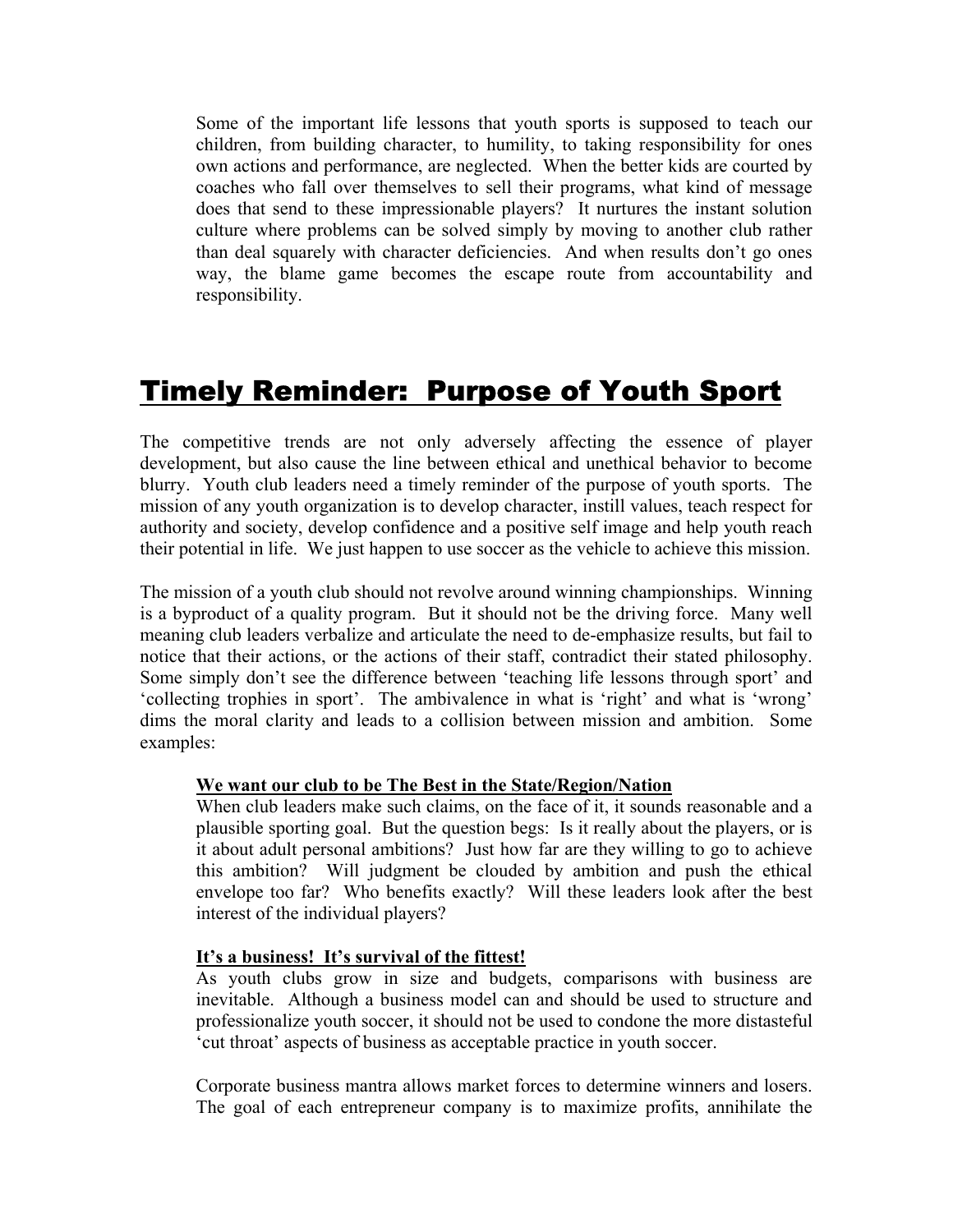competition and monopolize the market share. If soccer followed the same mantra, the end result will be only one club left standing in, say, Atlanta. Youth soccer should not allow itself to be governed by market forces alone.

Youth soccer has more in common with organizations such as Boys Scouts of America, or a School District Board. Such organizations strive to operate in a businesslike manner, with fiscal responsibility, and a child welfare oriented philosophy. They have board of directors who set the vision and mission and who hire experts to run the day to day operation. A Club Director of Coaching's role is more akin to a School Principle's than that of a corporate CEO. And school principles don't waste their time and energy trying to lure children from other schools.

#### **We are an 'Elite Club'**

Club leaders who position their organization as an elite club aimed at the elite player must remember that they are still dealing with fragile, impressionable children who are psychologically easily bruised. The term 'elite' is overused and often misused in sport. Unfortunately, the school of thought among some coaches is that "if the player wants to be part of our elite club, he/she must be able to handle the pressure". An 'elite' tag is not a license to abuse players and it doesn't absolve us of responsibility for the unpleasant consequences our players might suffer in the name of competition.

A club that claims elite status has a responsibility to provide the players elite level facilities, expert coaching, administrative support and, above all, a high standard of behavior and role modeling. Elite status should reflect a measurement of what the club can do for the player in terms of character and skill development, not what the player can do for the club.

As was noted earlier, the undeniably disturbing trend on youth soccer is that the line between 'right' and 'wrong' is no longer clear. Most club leaders are well meaning and passionate about the game, but some inadvertently take the wrong turn somewhere along the way, while others turn a blind eye to questionable behavior within their club, in their quest for success.

Is it ethical for a coach to try and convince a player to join his team after the player has already given his word to another team? In the strict terms of the local governing rules, this scenario might be legal, but it's not ethical. Is it ethical for a coach to make false promises to a young player, or to disparage a fellow coach in order to convince a player to sign? When a coach tells a player that his current coach cannot help him reach the next level, ethical boundaries have definitely been exceeded.

When the main reason for traveling to an expensive prestige tournament is to give the team a recruiting advantage, is it fair to impose such expenses and time away from home on all the players just to attract better players, some of whom will replace existing ones upon their return?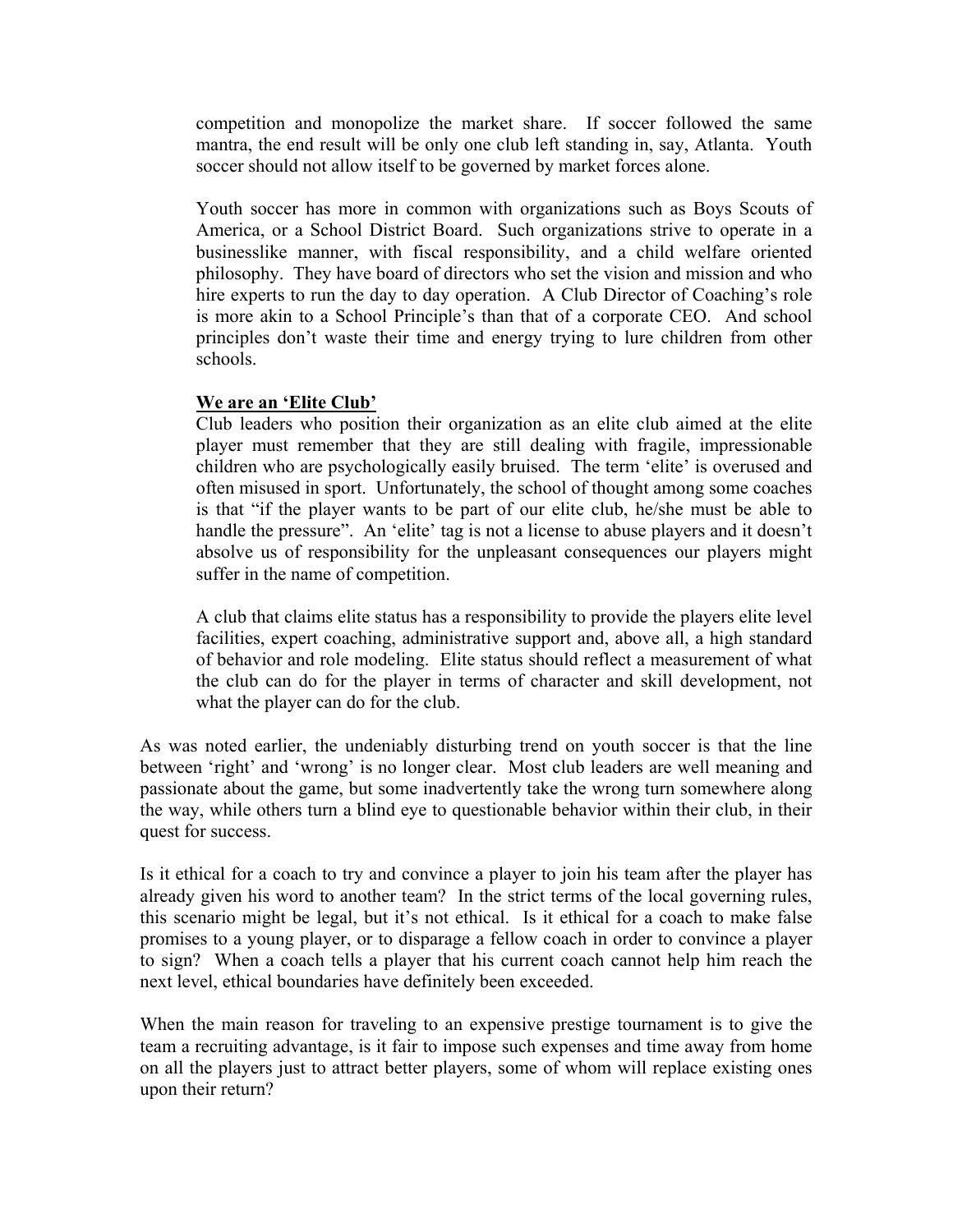What would you do as a parent, if you found out that your child's teacher shouted at and criticized him/her in front of the whole class because your child gave the wrong answer. You would undoubtedly be very upset at the teacher and probably have a word with him. Yet, many parents allow the coach to shout and berate their child when he/she makes a mistake on the soccer field. How is this different from the classroom example? Any way one looks at it, it is child abuse. Parents should not tolerate this type of behavior by coaches. But many do, because they think this coach will help their child reach the 'next level'.

Some club leaders tolerate coaches who are poor role models because of their winning track record. Coaches, who are constantly shouting at players, or criticizing referees with sarcastic remarks, or are often confrontational with opposing coaches and parents. Coaches who punish their players for losing a game by making them do laps or sit ups. Coaches who flaunt the rules and teach their players that 'acceptable deceit' overrules sportsmanship and fair play, and that nice guys finish last. Such poor role models should not be tolerated. It flies in the face of the main goal of youth sports.

Another widely accepted reality is the perpetual bench warmer. If club leaders and coaches were to personally experience the indignity of sitting on the bench for a whole game, or for most of the game, they might view this humiliating practice in a different light. The argument that the bench warmer still gets to play in games of lesser importance or against easier opponents misses the whole point. If the purpose of youth sport is to help children develop self esteem, how is the implied lack of confidence in a player going to accomplish that? Is it ethical for a coach to ask a family to fork out hundreds of dollars for an out of town tournament but keep the player on the bench because it's a 'must win' tournament? Has anyone bothered to look at the faces of the players sitting on the bench, those who know they won't get to play? Or the painful expression on their parents faces as they share in their embarrassment?

Americans love to cheer for the underdogs. Sport folklore is awash with stories of a team of underdogs overcoming adversity, rising to the challenge under the inspiration of a caring coach and beating a team of cocky favorites. In youth soccer, the real life, but sadly ignored, underdog is the bench warmer. It's time Hollywood made a movie about a bench warmer who overcame the ignominy of his tag, under the tutelage of a caring adult, and scored the winning goal in a 'must win' tournament.

### Who invented Standings and Trophies?

It's a myth that elite players need to play for championships and trophies to be properly challenged. Elite players are challenged by playing with and against other good players. Players in general don't need the extrinsic stimulation of a trophy to give their all and engage in intense play. The competitive juices inherent in elite players take care of that. That's what makes them elite. Anyone who has observed any of the top youth teams play each other in meaningless friendlies or festivals would have noticed the intensity and effort to be no less than when a trophy is at stake.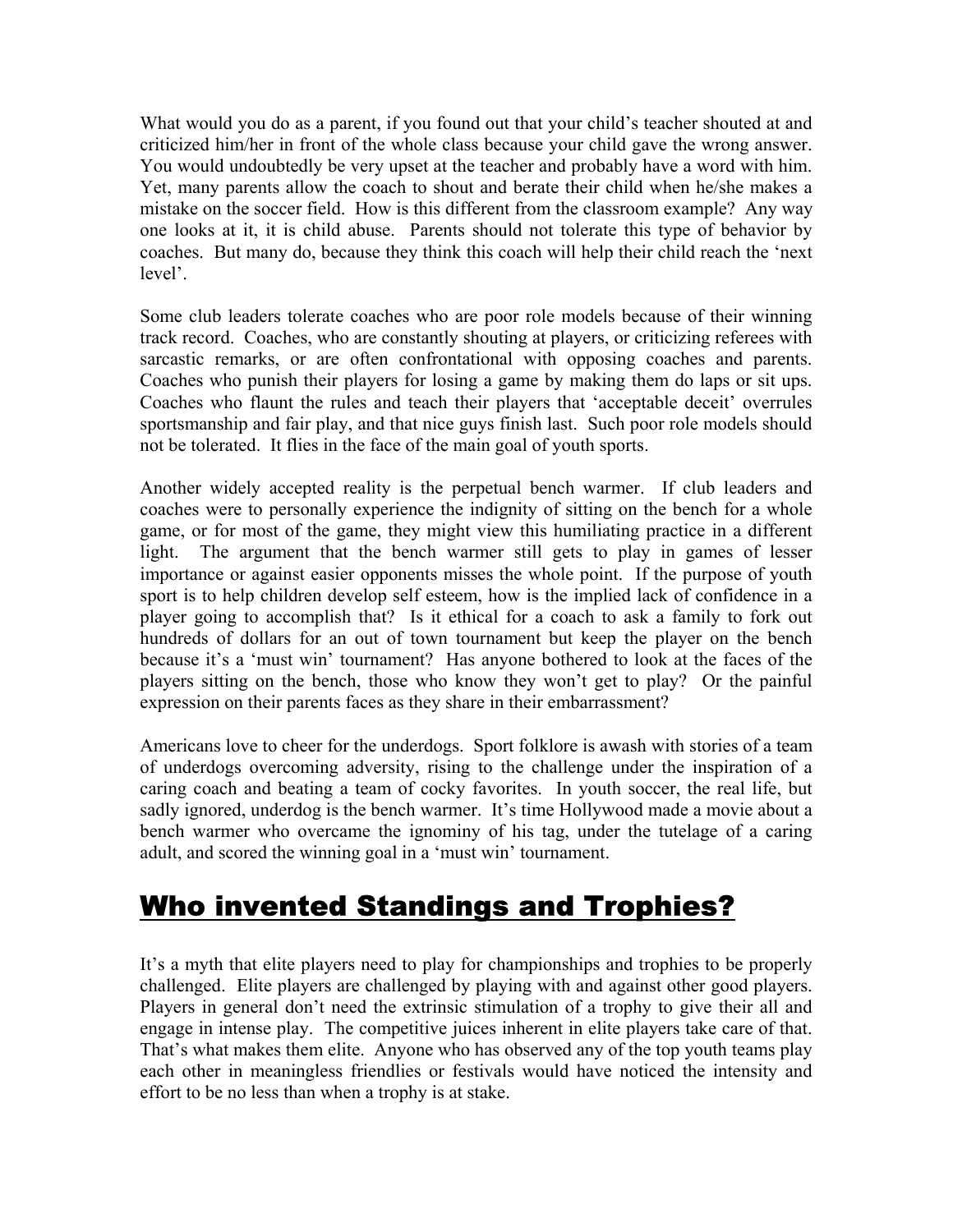It's the adults, the parents and coaches, who need the extra stimulation of a trophy. It's the only way for them to remain emotionally engaged in the game. As their children embark on their journey through the youth sport experience, the adults' attention span evolves from "look how cute he is in that uniform" to "this is getting boring! Let's start keeping scores and standings". In today's world of expanding highways and shrinking street games, the adults are the driving force behind youth sports. Championships and State Cups were manufactured to help adults maintain an emotional stake in their children's sport, to enable adults to share in their child's experience. But let's not allow adult needs to get in the way of the mission of youth sports.

## The Role of Club Leaders

Club leaders are in the position to positively influence the sport experience of our young players. They must not shirk their responsibilities as decision makers and administrators of the game at grass roots. Their actions must be governed by high ethical standards, for the good of the game, and for the benefit of the next generation. Club leaders should keep in mind the following principles and guiding points:

- ♦ A Club's philosophy should be compatible with an appropriate mission statement and the actions of the board and staff should stay true to this mission.
- Club leaders should take responsibility for the actions of all its members, from coaches to parents to players.
- ♦ Club boards should let the technicians make the technical decisions. The board should not interfere with the soccer decisions made by the experts they hire. But, at the same time, the board should monitor the staff to ensure that the club's philosophy and reputation is not undermined.
- ♦ Club leaders should make every effort to reverse the spiraling costs of youth soccer and make it accessible for everyone who wants to participate, regardless of financial means.
- ♦ The universally accepted wisdom from every sport and educational expert and every Olympic gold winner is that any meaningful and successful 'Quest for Sporting Excellence' should focus on the process, not the result.
- ♦ Club leaders should handle the coaching staff consistent with the above philosophy. This means that staff performance review is based on quality of experience and role modeling and not be winning oriented. It means a zero tolerance of unethical behavior or player abuse. It means coaches are held accountable and pay the consequences for breaches of ethics.